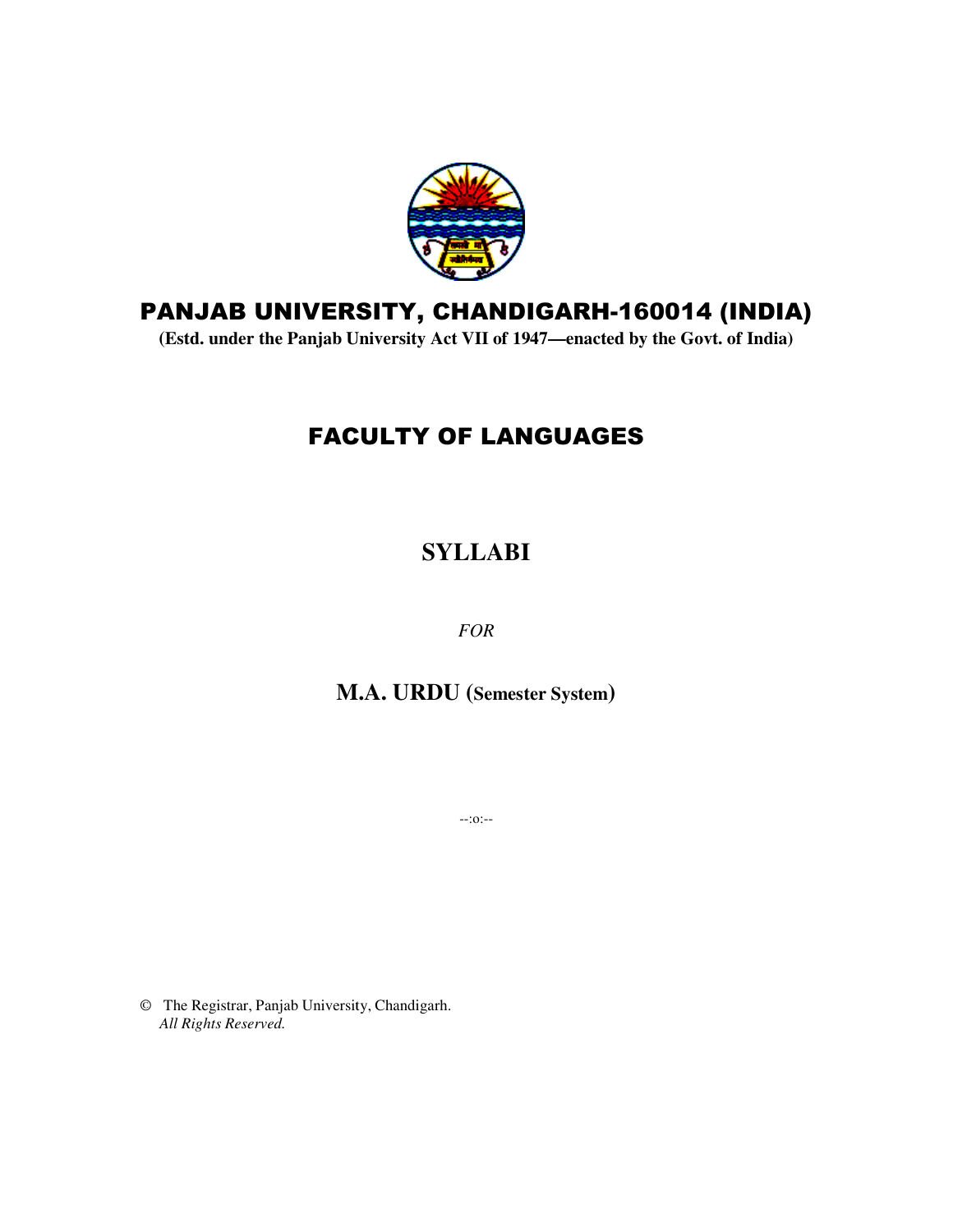### **APPLICABILITY OF REGULATIONS FOR THE TIME BEING IN FORCE**

Notwithstanding the integrated nature of a course spread over more than one academic year, the regulations in force at the time a student joins a course shall hold good only for the examinations held during or at the end of the academic year. Nothing in these regulations shall be deemed to debar the University from amending the regulations subsequently and the amended regulations, if any, shall apply to all students whether old or new.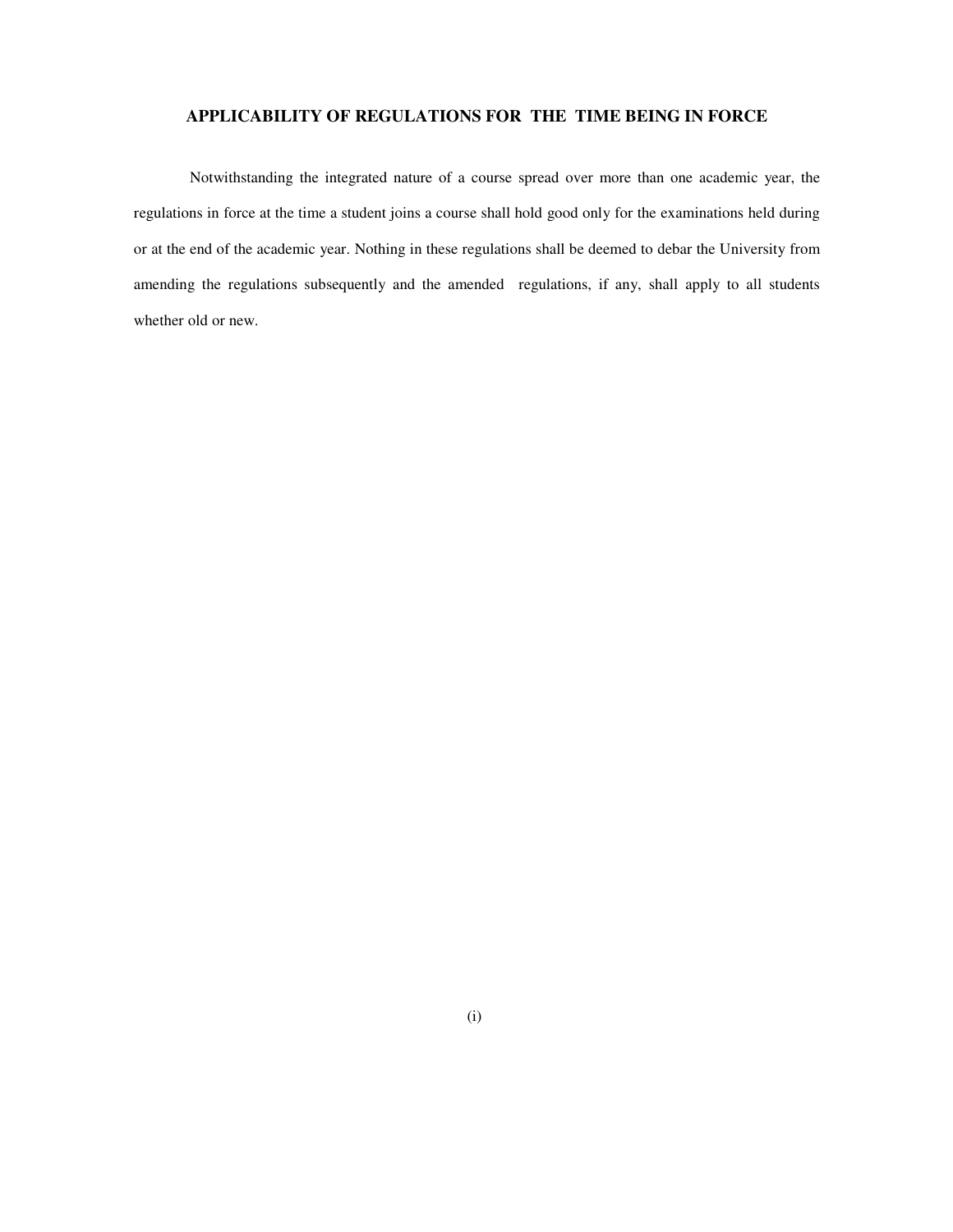### **GUIDELINES FOR CONTINUOUS INTERNAL ASSESSMENT (20%) FOR REGULAR STUDENTS OF POST-GRADUATE COURSES OF M.A. URDU (Semester System)**

- 1. The Syndicate has approved the following guidelines, mode of testing and evaluation including Continuous Internal Assessment of students :
	- (i) Terminal Evaluation :  $80\%$
	- (ii) Continuous Assessment : 20 %
	- (iii) Continuous Assessment may include written assignment, snap tests, participation in discussions in the class, term papers, attendance etc.
	- (iv) In order to incorporate an element of Continuous Internal Assessment of students, the Colleges/Departments will conduct **one** written test as quantified below :

|     | Total:                            |                      | 100 reduced to 20 |
|-----|-----------------------------------|----------------------|-------------------|
| (e) | Attendance                        | $\ddot{\phantom{a}}$ | 10 (reduced to 2) |
| (d) | Term Paper                        | $\ddot{\cdot}$       | 25 (reduced to 5) |
| (c) | Participation in Class Discussion | $\ddot{\phantom{a}}$ | 15 (reduced to 3) |
| (b) | Snap Test                         | $\ddot{\cdot}$       | 25 (reduced to 5) |
| (a) | <b>Written Test</b>               | $\ddot{\cdot}$       | 25 (reduced to 5) |
|     |                                   |                      |                   |

2. Weightage of 2 marks for attendance component out of 20 marks for Continuous Assessment shall be available only to those students who attend 75% and more of classroom lectures/seminars/workshops. The break–up of marks for **attendance component** for theory papers shall be as under :

| Attendance Component |                          | Mark/s for Theory Papers |  |
|----------------------|--------------------------|--------------------------|--|
| (a)                  | 75 % and above upto 85 % |                          |  |
| (b)                  | Above 85 $%$             |                          |  |

- 3. It shall **not be compulsory** to pass in Continuous Internal Assessment. Thus, whatever marks are secured by a student out of 20% marks, will be carried forward and added to his/her score out of 80 %, i.e. the remaining marks allocated to the particular subject and, thus, he/she shall have to secure pass marks both in the University examinations as well as total of Internal Continuous Assessment and University examinations.
- 4. Continuous Internal Assessment awards from the affiliated Colleges/Departments must be sent to the Controller of Examinations, by name, **two weeks before** the commencement of the particular examination on the *proforma* obtainable from the Examination Branch.

### **SPECIAL NOTES :**

- (i) The theory paper will be of 80 marks and 20 marks will be for internal assessment.
- (ii) For the private candidates, who have not been assessed earlier for internal assessment, the marks secured by them in theory paper will proportionately be increased to maximum marks of the paper in lieu of internal assessment. **The paper setter must put note (ii) in the question paper.**
- (iii) In the case of Postgraduate Courses in the Faculties of Arts, Science, Languages, Education, Design & Fine Arts, and Business Management & Commerce, falling under the purview of Academic Council, where such a provision of Internal Assessment/Continuous Assessment already exists, the same will continue as before.
- (iv) The marks obtained by a candidate in Continuous Internal Assessment in Postgraduate Classes from the admissions of 2004 will be shown separately in the Detailed-Marks-Card (D.M.C.).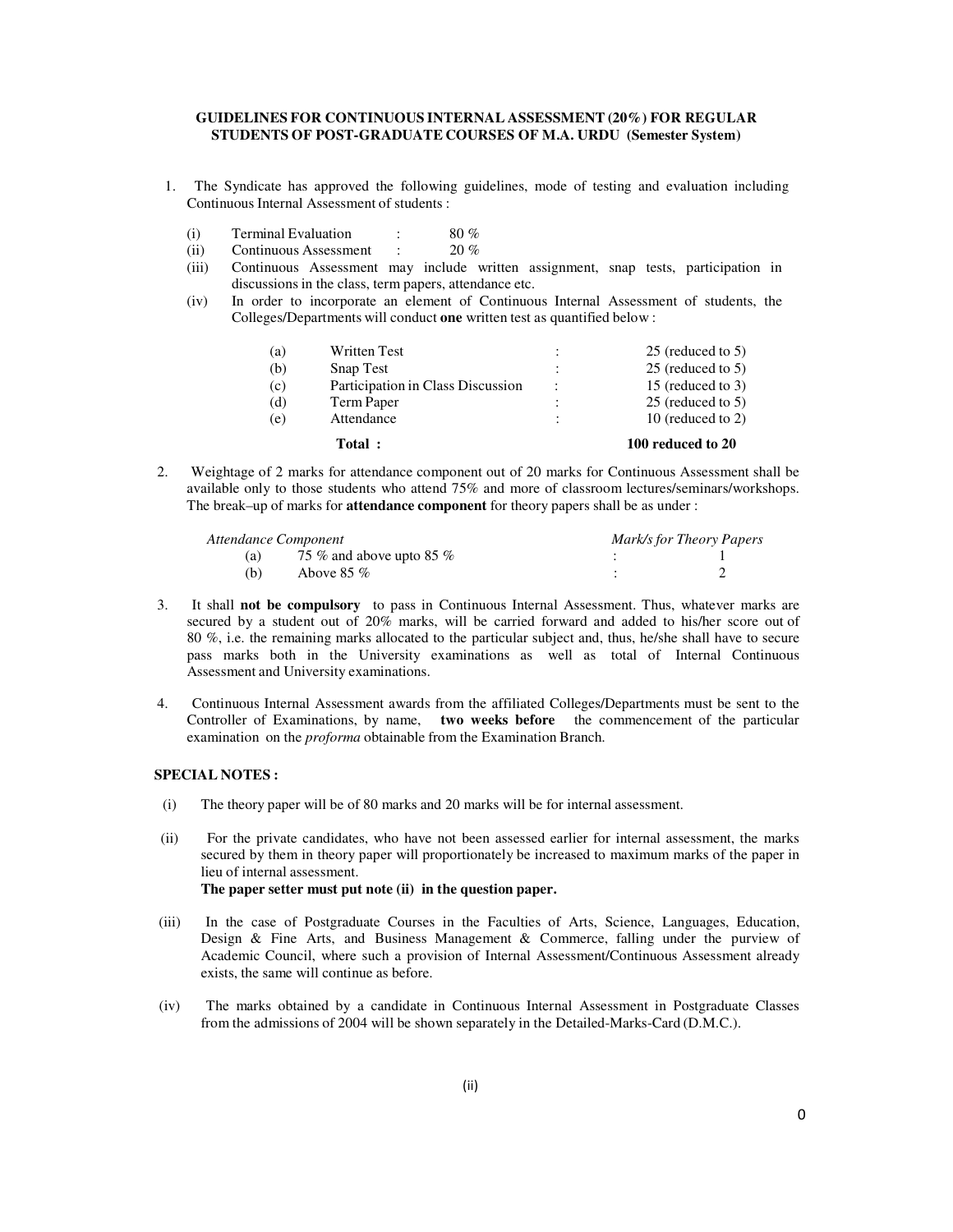### **OUTLINES OF TESTS, SYLLABI AND COURSES OF READING M.A. PART-I URDU FOR THE EXAMINATION,**

### **FIRST SEMESTER**

### **Paper-I: History of Urdu Language & Literature**.

Marks: 80 Int. Assessment: 20 marks **Time: 3 Hours Total Marks: 100** 

### **I. Instructions for Paper Setter and Examiner:**

- 1. The course shall consist of four units. The examiner shall set a total of eight questions with two questions being set in each unit. Candidate shall answer one question from each unit. All questions carry equal marks.
- 2. Questions are to be asked and framed only from the prescribed courses of reading and syllabi.
- 3. The question will be based on Urdu Language and Literature.

### **II. Prescribed course of reading and syllabi for this Paper:**

### **Unit -I**

- 1. Origin and development of Urdu Language.
- 2. Relation between : (i) Urdu & Hindi. (ii) Urdu & Punjabi.

### **Unit- II**

- 1. Letters of Mirza Ghalib
- 2. Contribution of Sir Sayyad and Shibli Nomani.

### **Unit- III**

Delhi School of Urdu Poetry with special reference to Mir taqi Mir, Mohd., Rafi Sauda, Mir Dard, Sheikh Ibrahim Zauq, Momin Khan Momin and Mirza Ghalib.

### **Unit - IV**

Lucknow School of Urdu Poetry with special reference to Haidar Ali Atish, Sheikh Ibrahim Nasir, Anis and Dabeer.

### **Note: No particular book is prescribed for this paper. Students may consult the following recommended books available in the library:**

### **III. Books Recommended**:

| 1. Tarikh-e-Adab-e-Urdu | Dr. Ram Babu Saxena |
|-------------------------|---------------------|
| 2. Taraggi Pasand Adab  | Sardar Jafri        |
| 3. Tangeedi Tanazur     | <b>Qamar Rais</b>   |
| 4. Tarikh-e-Adab Urdu   | Dr. Aijaz Hussain   |
| 5. Punjab Mein Urdu     | Mehmood Shirani     |
|                         |                     |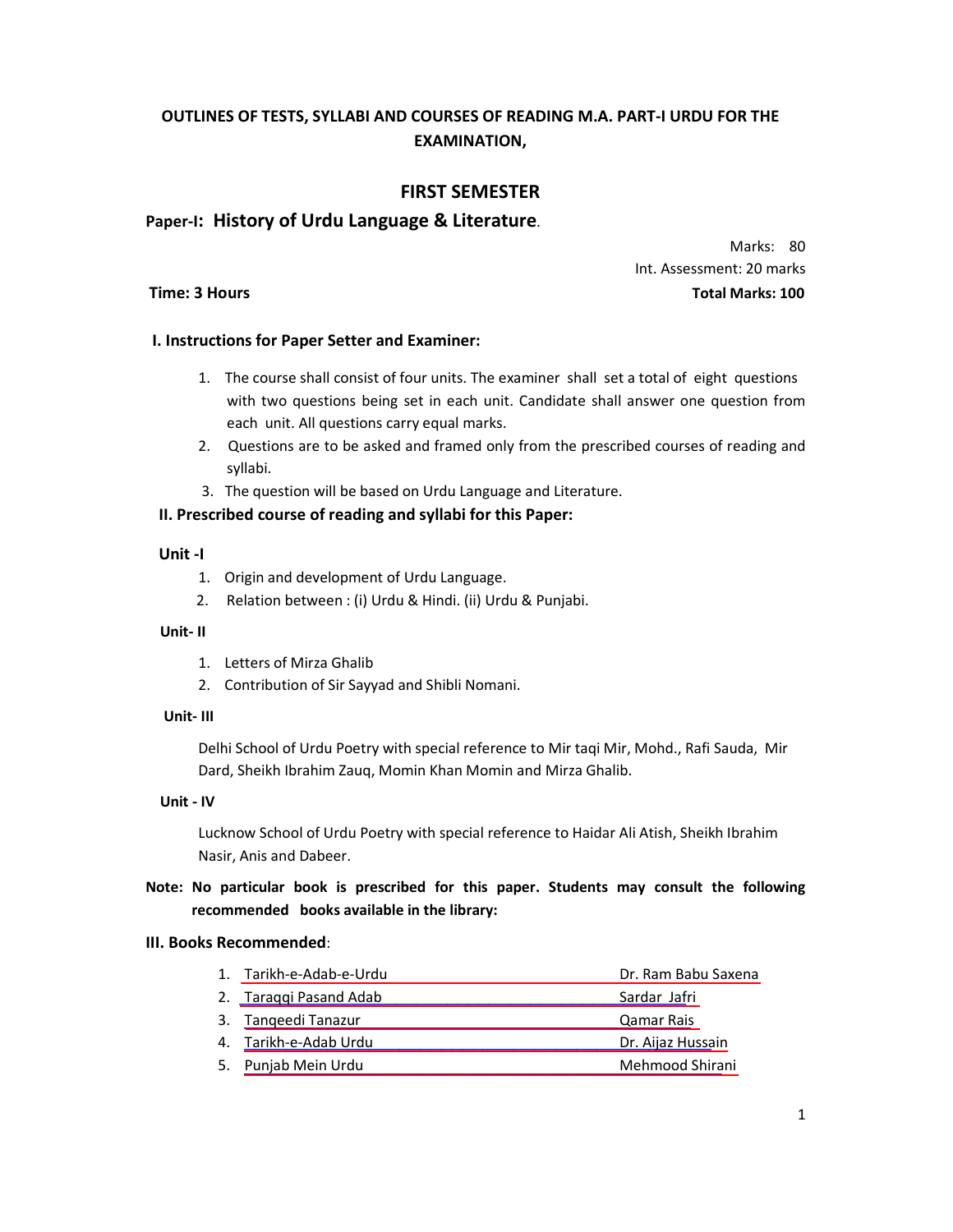### **Paper-II: Elements of Urdu Structure** .

(**Sheyari Asnaaf aur Nasari Asnaaf with Definitions**) Marks: 80

### **Instructions for Paper setter and Examiner :**

- 1. The course shall consist of four units. The examiner shall set a total of eight questions with two questions being set in each unit. Candidate shall answer one question from each unit. All questions carry equal marks.
- 2. Questions are to be asked and framed only from the prescribed courses of reading and syllabi.
- 3. The question will be based on the elements of Urdu structure.

**Unit- I Unit- III** 

|                | Shairi Asnaaf: | Nasari Asnaaf |               |
|----------------|----------------|---------------|---------------|
| $\mathbf{1}$ . | Ghazal         | 1.            | Dastan        |
| 2.             | Qasida         | 2.            | Novel         |
|                | 3. Masnawi     | 3.            | Afsana        |
| 4.             | Marsiya        | 4.            | Sawaneh       |
| -5.            | Rubai          | 5.            | Maktub Nigari |
| 6.             | Nazam          | 6.            | Tanaz-o-Mizah |

### **Unit- II Unit- IV**

| Shairi Asnaaf: |    | Nasari Asnaaf  |
|----------------|----|----------------|
| 1. Hamad       | 1. | Inshivia       |
| 2. Naat        | 2. | Drama          |
| 3. Munajat     | 3. | Khaga          |
| 4. Mukhammas   | 4. | Magala         |
| 5. Musaddas    | 5. | Mazmoon Nigari |
|                |    |                |

**Note: No particular book is prescribed for this paper. Students may consult the following recommended books available in the library :**

### **Books recommended**:

| 1. Urdu Shairi Ka Tangeedi Mutalia | Sumbul Nigar       |
|------------------------------------|--------------------|
| 2. Urdu Nasar Ka Tangeedi Mutalia  | Sumbul Nigar       |
| 3. Adabi Jaeze                     | Prof. Nashir Nagvi |

 Int. Assessment: 20 Marks **Time: 3 Hours Total Marks: 100**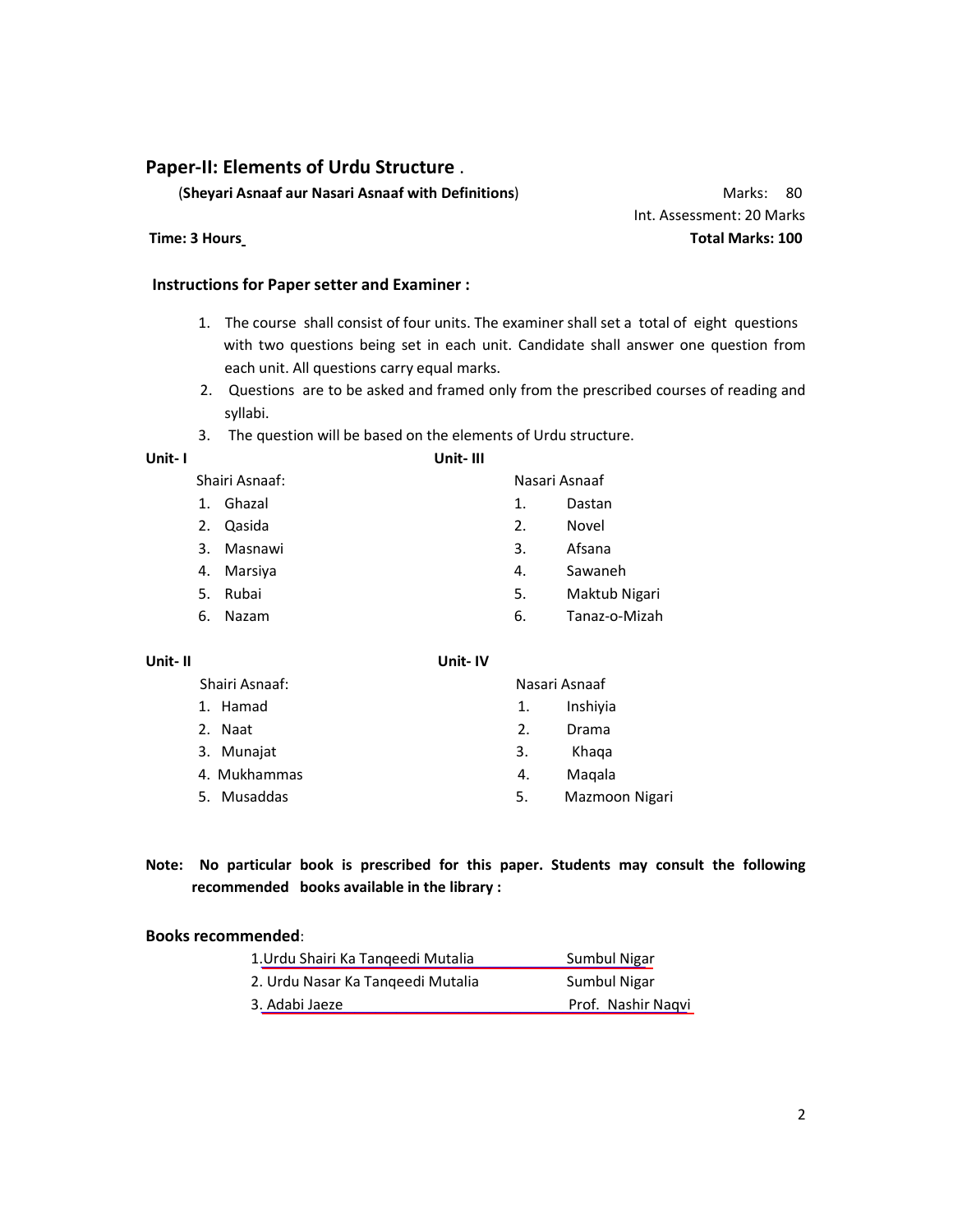**Paper-III: Early Poetry** *(Nazm and Ghazal ) Marks: 80* **Marks: 80** 

 Int. Assessment: 20 Marks **Time: 3 Hours Total Marks: 100** 

### **I. Instructions for Paper setter and Examiner :**

- 1. The course shall consist of four units. The examiner shall set a total of eight questions with two questions being set in each unit. Candidate shall answer one question from each unit. All questions carry equal marks.
- 2. Questions are to be asked on all the prescribed books and poets.
- 3. First question related to explanation (One from Ghazal and one from Nazam) shall be compulsory.
- 4. Critical study of Poetic style of the poet.
- 5. Life and literary contribution of the poet and its value.

### **II. Poets and Their Books:**

| Unit-I                                                 |               | 20 Marks |
|--------------------------------------------------------|---------------|----------|
| Intekhab- e - Manzoomat: by U.P Urdu Academy Lucknow   |               |          |
| Nazeer Akbrabadi : following Nazms                     |               |          |
| i. Admi Namah                                          |               |          |
| ii. Roti                                               |               |          |
| iii. Barsat Ki Baharein                                |               |          |
| iv. Holi                                               |               |          |
| v. Banjara Namah                                       |               |          |
| Intekhab -e- Ghazaliyat: Maktasa Jamia , New Delhi     |               |          |
| Unit-II                                                |               | 20 Marks |
| Mir Taqi Mir from Radif Alif only: Ibtedai 5 Ghazalein |               |          |
| Unit-III                                               |               | 20 Marks |
| From Diwan-e-Ghalib (Alif Radif Ibtedai 5 Ghazalein)   |               |          |
| Unit-IV                                                |               |          |
| Josh Malihabadi Nazms:                                 |               | 20 Marks |
| Shakast-e-Zndan ka khawas<br>i)                        |               |          |
| Badli ki Chand<br>ii)                                  |               |          |
| iii) Albeli Subh                                       |               |          |
| iv) Wafadaran-e- Azali ka Payam                        |               |          |
| <b>Books Recommended:</b>                              |               |          |
| 1. Ghazal aur Mautalya-e-Ghazal Dr. Ibadat Bareilyi    |               |          |
| 2. Ghazal Ka Naya Manzar Nama                          | Shameem Hanfi |          |

- 3. Nai Nazam Ka Safar **Dr. Khalil-ul-Rehman Azmi**
- 4. Nazam Jadeed Ki Karwatain Mazir Agha
- 5. Intekhab-e- Josh Dr. Fazle Imam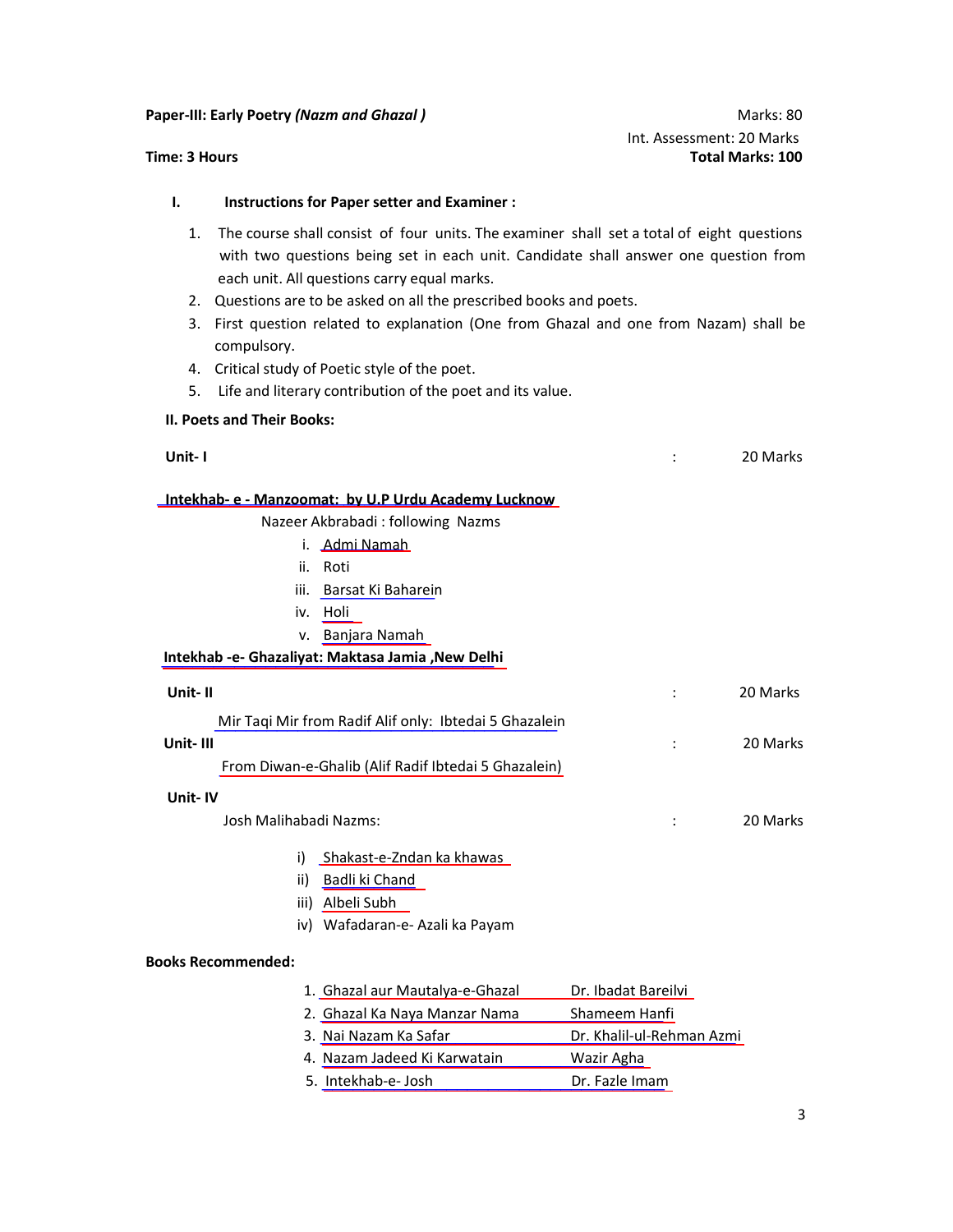# **Paper-IV: Early Prose and American Security Proper-IV: Early Prose and American Security Proper-IV: Early Prose**

**Fiction: Novel Afsana and Drama** Int. Assessment : 20 Marks **Time: 3 Hours** Total Marks: 100

### **I. Instructions for Paper setter and Examiner:**

- 1. The course shall consist of four units. The examiner shall set a total of eight questions with two questions being set in each unit. Candidate shall answer one question from each unit. All questions carry equal marks.
- 2. Questions are to be asked on all the prescribed books and their writers.
- 3. Critical study of literary style of the writers.
- 4. Life and Literary contribution of the writers and its value.

### **II. Prescribed Books & their writers**:

| Unit- 1.               |                                | 20 Marks |
|------------------------|--------------------------------|----------|
| Prem Chand             | Gau Daan (Novel)               |          |
| Unit -2.               |                                | 20 Marks |
| Mirza Mohd. Hadi Ruswa | Umrao Jaan ada (Novel)         |          |
| Unit -3                |                                | 20 Marks |
| S.H. Manto             | <u>Toba Tek Singh L</u>        |          |
| Rajinder Singh Bedi    | Apne Dukh Mujhe de do (Afsana) |          |
| Unit - 4               |                                | 20 Marks |
| Imteyaz Ali Taaj       | Anar Kali (Dramal)             |          |
|                        |                                |          |

### **Books Prescribed for unit 3 and 4**

[\\_\\_\\_\\_\\_\\_\\_\\_\\_\\_\\_\\_\\_\\_\\_\\_\\_\\_\\_\\_\\_\\_\\_\\_\\_\\_\\_\\_\\_\\_\\_\\_\\_\\_\\_\\_\\_\\_\\_\\_\\_\\_\\_](https://www.rekhta.org/ebooks/urdu-ke-tera-afsane-ebooks?lang=ur) (Available at Educational Book House Aligarh) Urdu ke terah Afsaaney Compiled by Dr. Athar Parvez , AMU Aligarh

### **III. Scope**:

- 1) Extensive Study of three forms of fiction i.e. Novel, Afsana and Drama.
- 2) Understanding about the development of these forms in general relating to the prescribed writers.
- 3) Significant contribution of the writers to the development of these three forms in general and relating to the prescribed writers.
- 4) Significant contribution of writers to the development of these forms in their respective period.

### **IV. Books Recommended**:

| 1. Novel Kya Hai                   | Prof. Aale Ahmad Saroor  |
|------------------------------------|--------------------------|
| 2. Naya Afsana                     | <b>Wagir Azim</b>        |
| 3. Urdu Drama Tareekh-o-tangeed    | Ishrat Rehman            |
| 4. Panjab Aur Urdu Afsana          | Dr. Nashir Naqvi         |
| 5. Prem Chand Ka Tangeedi Mutalaya | Dr. Qamar Rais           |
| 6. Prem Chand Ki Noval Nigari      | Dr. Yusuf Sarmast        |
| 7. Biswin Sadi mein Urdu Novel     | <b>Dr. Yusuf Sarmast</b> |
| 8. Adabi Jayeze                    | Dr. Nashir Naqvi         |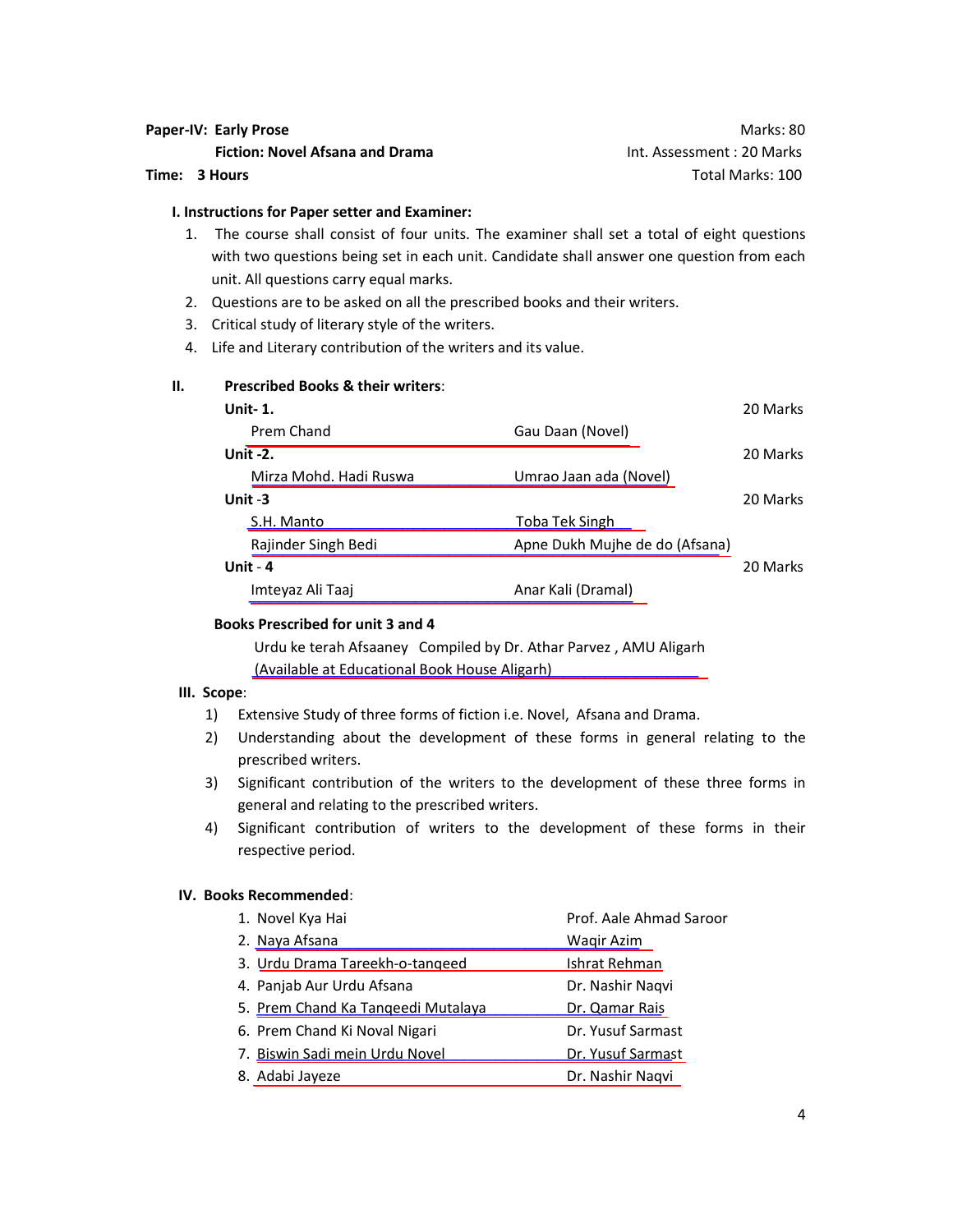### **SECOND SEMESTER**

# **Paper-I: Modern Poetry** *Marks: 80*

**Time: 3 Hours Intervention Community Community Community Community Community Community Community Community Community Community Community Community Community Community Community Community Community Community Community Co Total Marks: 100** 

### **I. Instructions for Paper setter and Examiner :**

- 1. The course shall consist of four units. The examiner shall set a total of eight questions with two questions being set in each unit. Candidate shall answer one question from each unit. All questions carry equal marks.
- 2. Questions are to be asked on all the prescribed books and poets.
- 3. First question related to explanation (One from Ghazal and one from Nazam) shall be compulsory.
- 4. Choice shall be given in all questions.
- 5. Critical study of Poetic style of the poet.
- 6. Life and literary contribution of the poet and its value.

### **II. Prescribed Poets and their Poetries**:

### **Unit**-**1**

|    | Dr. Mohd. Iqbal (only the following Nazm)<br>Baang-e-Dera |                                                   |            |
|----|-----------------------------------------------------------|---------------------------------------------------|------------|
|    |                                                           | Mirza Ghalib, Parinde ki faryad, Shama-o-parvana, |            |
|    |                                                           | Sada-e- dard and Ek paharh aur gilehri            |            |
|    |                                                           |                                                   | : 20 Marks |
|    | Unit-2                                                    |                                                   |            |
|    | Zindan Namah                                              | Faiz Ahmad Faiz                                   | : 20 Marks |
|    | Unit-3                                                    |                                                   |            |
|    | Talkhiyan                                                 | Sahir Ludhianvi                                   | : 20 Marks |
|    | Unit-4                                                    |                                                   |            |
|    | Aatish-e-Gul                                              | Jigar Muradabadi                                  | : 20 Marks |
| Ш. | Scope:                                                    |                                                   |            |

- 1) Extensive Study of two forms of poetry i.e. Ghazal and Nazam
- 2) Explanation and appreciation of pieces of poetry from the prescribed Books.
- 3) Understanding about the development of these forms in general relating to the prescribed poets.
- 4) Significant contribution of the poets to the development of these forms in their respective period.

### **IV. Recommended Books and Poets for this Paper:**

| 1. Urdu Ghazal                  | Yousuf Hussain Khan       |
|---------------------------------|---------------------------|
| 2. Ghazal aur Mutalya-e-Ghazal  | Dr. Ibadat Bareilvi       |
| 3. Ghazal ka Naya Manzar Nama   | Shamim Hanafi             |
| 4. Jadeed Shayari               | Dr. Ibadat Barevilvi      |
| 5. Nayee Nazam ka Safar         | Dr. Khalil-ul-Rehman Azmi |
| 6. Nazam-e- jadeed ki karwatain | Wazir Agha                |
| 7. Iqbal ki terah Nazmen        | Aslub Ahmad Ansari        |
| 8. Jadeed Urdu Shayeri          | Abdul Qadir Sarvari       |
| 9. Adabi Jayeze                 | Dr. Nashir Naqvi          |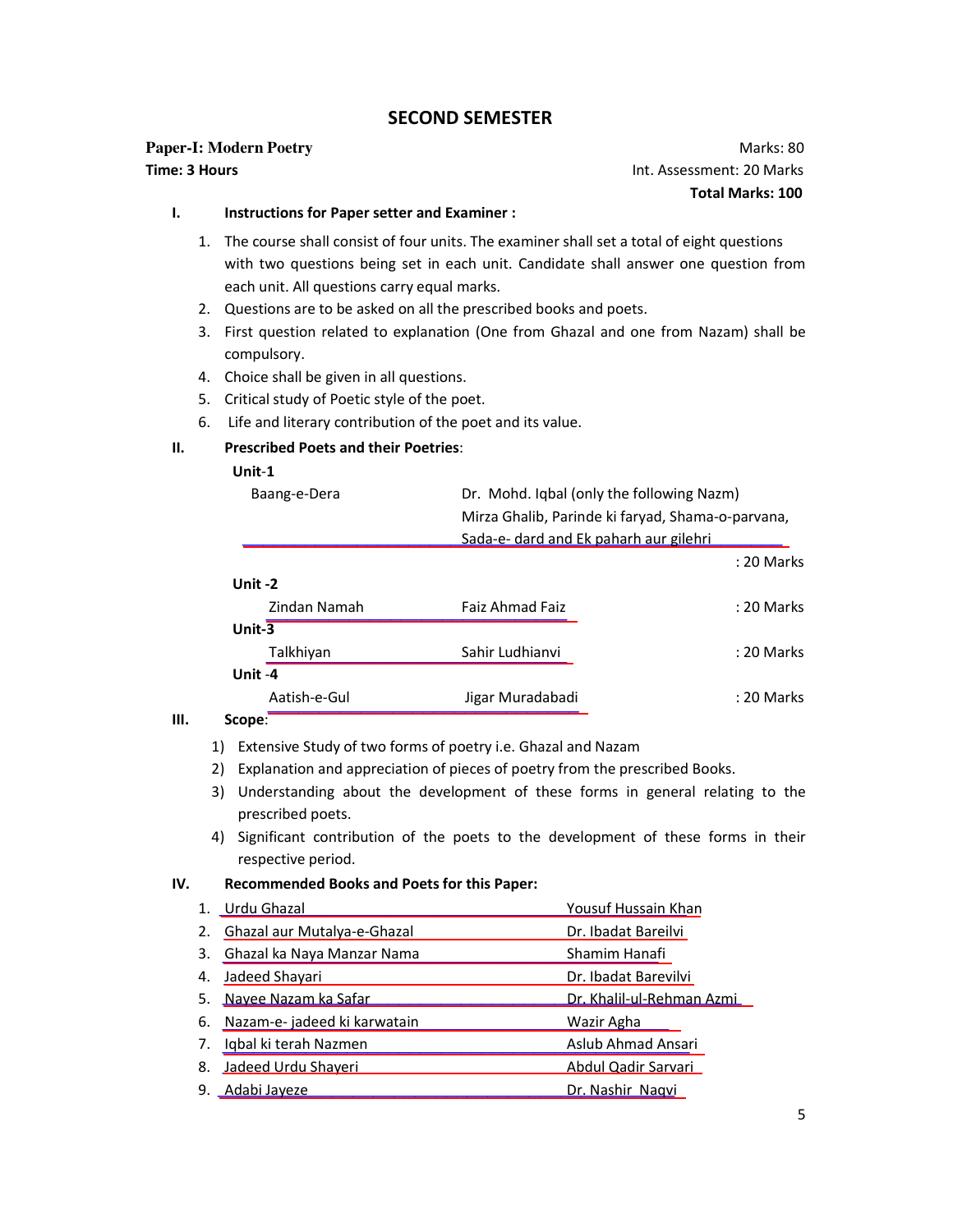**I. Instructions for Paper setter and Examiner :**

- 1. The course shall consist of four units. The examiner shall set a total of eight questions with two questions being set in each unit. Candidate shall answer one question from each unit. All questions carry equal marks.
- 2. Questions are to be asked on all the prescribed books and their writers.
- 3. Choice to be given in all.

### **II. Prescribed Book : ( Urdu Dramey : Prof Mohd. Hasan)**

| Unit-1                                        |                |            |
|-----------------------------------------------|----------------|------------|
| Comparative study of Indian Drama and Theatre |                | : 20 Marks |
| Unit-2                                        |                |            |
| One Act Play:<br>Anjaam                       | Prof Mujeeb    | :20 Marks  |
| Unit-3                                        |                |            |
| Faltoo Cheezen:                               | U.N.Ashk       | :20 Marks  |
| Unit-4                                        |                |            |
| Chotte Mian:                                  | Asghar Wajahat | : 20 Marks |

### **III. Scope:**

- 1) Extensive Study of Drama
- 2) Understanding about the development of Drama
- 3) Significant contribution of writers to the development of Drama in their respective period.

### **IV. Books Recommended:**

| 1. Urdu Dramein ki Tarikh aur Tangeed | Ishrat Rehman       |
|---------------------------------------|---------------------|
| 2. Urdu Drama ka Irtiga               | Ishrat Rehman       |
| 3. Aazaadi Ke Baad Urdu Drama         | Dr. Shameem-Un-Nisa |

### **Paper-II: Modern Prose** Marks: 80 **(Urdu Drama and Theatre)** Int. Assessment: 20 Marks **Time : 3 Hours Total Marks: 100**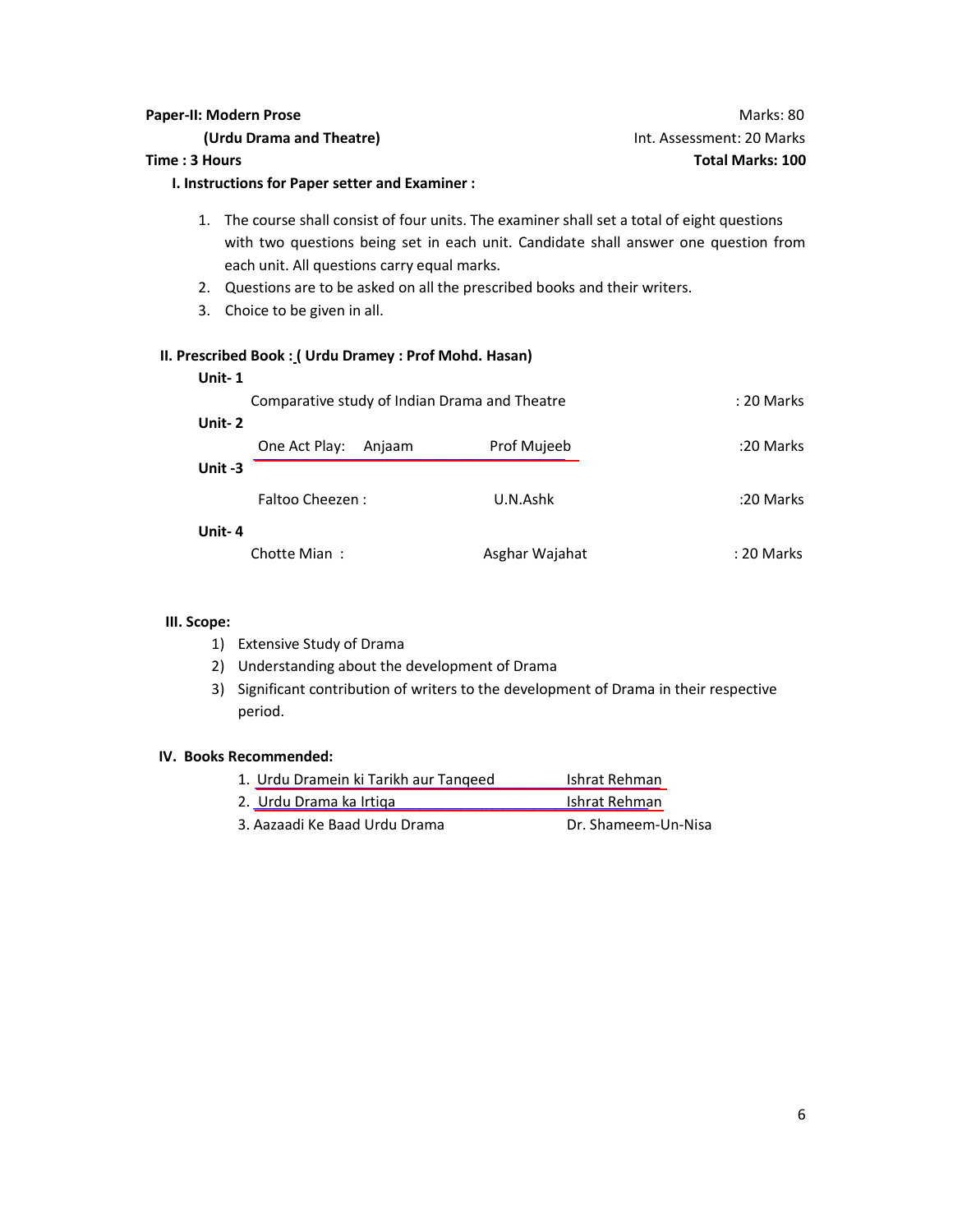### **Paper-III: Non-Fiction**

**(Essay and translation)** Marks: 80

### **Time : 3 Hours Total Marks: 100**

# **I. Instructions for Paper setter and Examiner:**

- 1. The course shall consist of four units. The examiner shall set a total of eight questions with two questions being set in each unit. Candidate shall answer one question from each unit. All questions carry equal marks.
- 2. Questions are to be asked and framed only from the prescribed courses of reading and syllabi.
- 3. The questions asked will be based on the life sketch, literary contribution and its value in the Urdu Language and Literature i.e. the poets and prose writers etc.

### **II**. **Prescribed course of reading and syllabi for this Paper**:

| Unit $-1$                                             |             |
|-------------------------------------------------------|-------------|
| General Essay                                         | :20 Marks   |
| Unit -2                                               |             |
| Translation                                           | $:20$ marks |
| (I) Tarjumein ki Ahmiyat aur zarurat                  |             |
| (II) Tarjumein ke Akhsaam Lafzi aur Azad              |             |
| Unit-3                                                |             |
| Translation from Urdu into Hindi, English aur Punjabi | :20 Marks   |
| Unit-4                                                |             |
| Translation from Hindi, English aur Punjabi into Urdu | :20 Marks   |

### **Books Prescribed:**

| 1. Tarjume ka fan aur Riwayet    | Prof. Qamar Rais              |
|----------------------------------|-------------------------------|
| 2. Tarjuma nigari Aur Ablaghiyat | M.A.N.U. University Hyderabad |

Int. Assessment: 20 Marks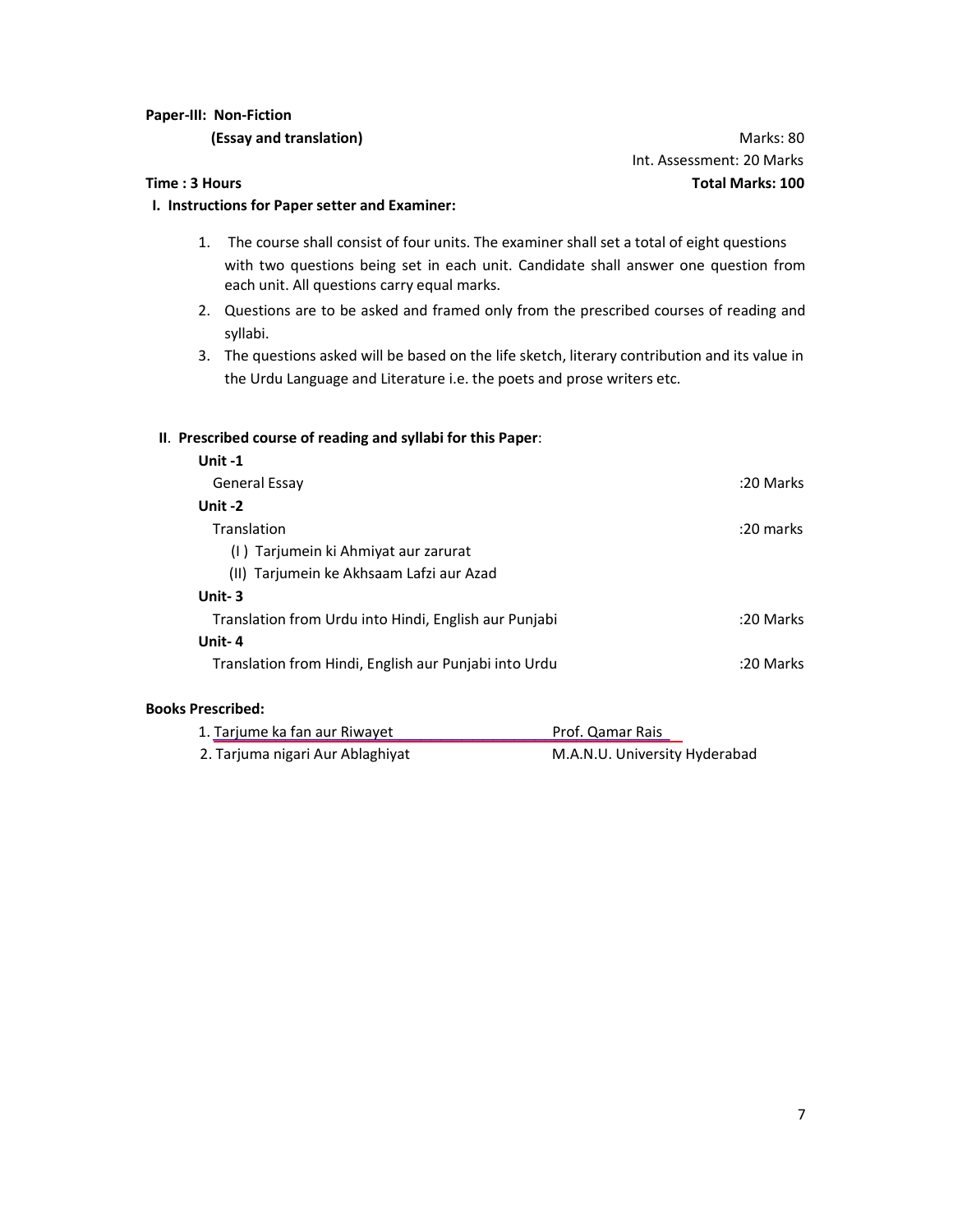### **Paper-IV: Print Media and Mass Media Mathematic Science of American Marks: 80 Marks: 80 Marks: 80 Marks: 80 Marks: 80 Marks: 80 Marks: 80 Marks: 80 Marks: 80 Marks: 80 Marks: 80 Marks: 80 Marks: 80 Marks: 80 Marks: 80 Mar**

 **(Radio and T.V.)** Int. Assessment: 20 Marks **Time : 3 Hours Total Marks: 100** 

### **I. Instructions for Paper setter and Examiner:**

 The course shall consist of four units. The examiner shall set a total of eight questions with two questions being set in each unit. Candidate shall answer one question from each unit. All questions carry equal marks.

### **II. Prescribed course of reading and syllabi for this Paper**:

| Unit-1                   |                                                                        | 20 Marks |
|--------------------------|------------------------------------------------------------------------|----------|
|                          | Urdu Sahafat ka Aghaz aur Irteqa                                       |          |
| Unit-2                   |                                                                        | 20 Marks |
|                          | Coverage of News and functions                                         |          |
|                          | a. Social Coverage                                                     |          |
| b.                       | <b>Political Coverage</b>                                              |          |
| c.                       | Religious Coverage                                                     |          |
| d.                       | Literary                                                               |          |
| e.                       | <b>Games and Sports Coverage</b>                                       |          |
| f.                       | <b>Functions Coverage</b>                                              |          |
| Unit-3                   |                                                                        | 20 Marks |
|                          | News writing in light of above i.e. a. to f.                           |          |
| Unit-4                   |                                                                        | 20 Marks |
|                          | Special feature and Story writing :                                    |          |
|                          | Based on current issues related to states and National current issues. |          |
| <b>Books Prescribed:</b> |                                                                        |          |

- 1. Tarikh-e Sahafat-e-Urdu, Nadir Ali Khan
- 2. Rahbar Akhbar Nawisi by Syed Iqbal Qadri
- 3. [Television Nashriyat by Anjum Usmani](https://www.rekhta.org/ebooks/television-nashriyat-tareekh-tahreer-technic-anjum-usmani-ebooks?lang=ur)
- 4. Aaj Kal Sahafat Number, Publication Division, Patiala House, New Delhi.
- 5. Awami Zarai Translated by Ashfaq Mohd. Khan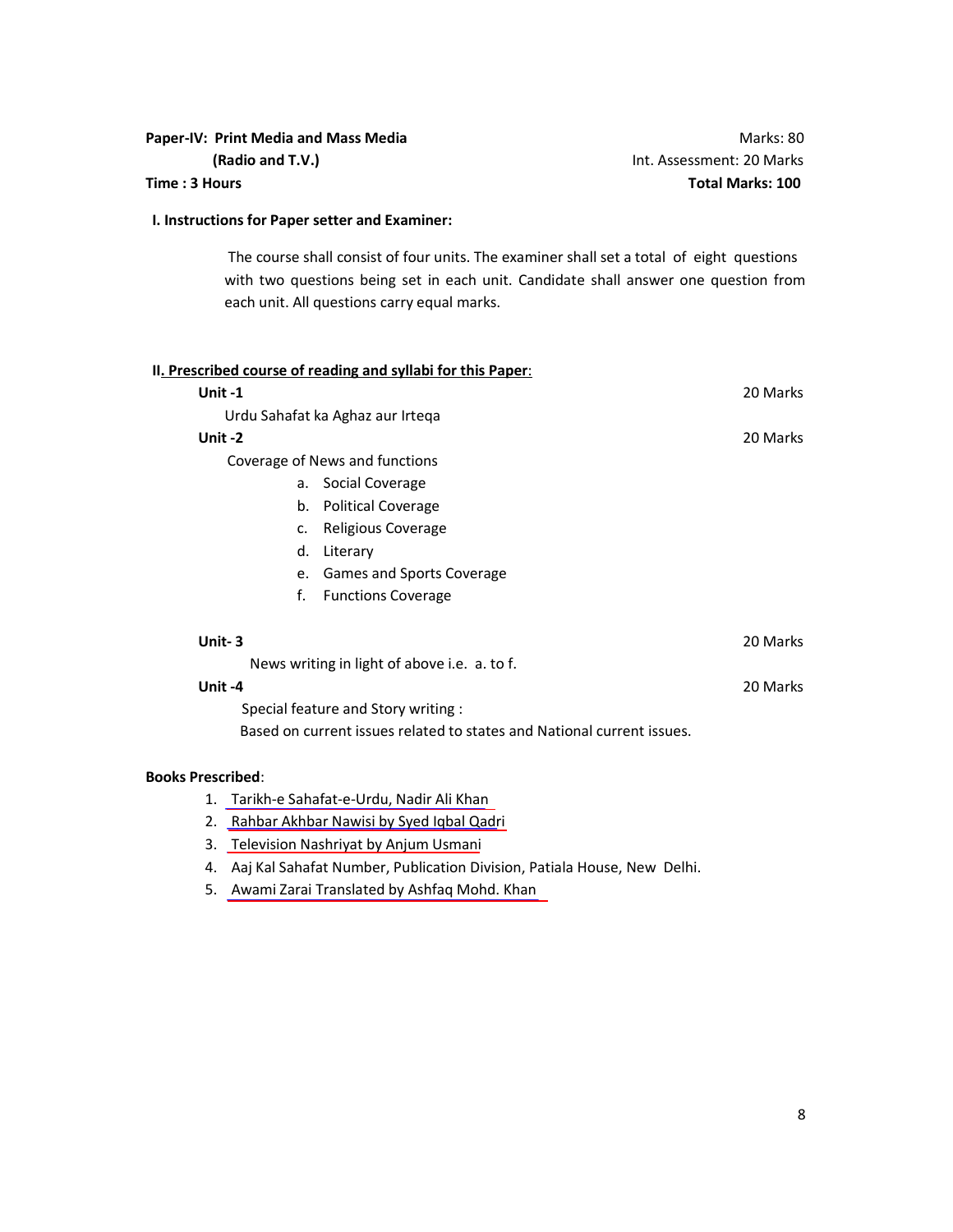### **OUTLINES OF TESTS, SYLLABI AND COURSES OF READING M.A. PART-II URDU FOR THE EXAMINATION, 2015-2016.**

### **THIRD SEMESTER**

**Paper-I: Classical poetry (Qasida, Marsia, Masnavi**)

 Marks: 80 Int. Assessment: 20 Marks **Time: 3 Hours Total Marks: 100**

### **I. Instructions for Paper setter and Examiner :**

- 1. The course shall consist of four units. The examiner shall set a total of eight questions with two questions being set in each unit. Candidate shall answer one question from each unit. All questions carry equal marks.
- 2. Questions are to be asked on all the prescribed books and poets.
- 3. First question related to explanation shall be compulsory.
- 4. Choice shall be given in all questions.
- 5. Critical study of Poetic style of the poet.
- 6. Life and literary contribution of the poet and its value.

### **II. Prescribed Poets and their poetries** :

| Unit-1 Qasida:   |      |                                                                    | 20 Marks |
|------------------|------|--------------------------------------------------------------------|----------|
|                  |      | Fajir hote jo gayi aaj meri aankh jhapak Sauda<br>Prescribed book: |          |
|                  |      | Intekhab-e-Qasaid-e-Urdu By Dr. Abu Mohd. Sehar                    |          |
| Unit -2 Marsia : |      |                                                                    | 20 Marks |
|                  |      | Namak-e-khawn-e-Takllum hai Fasahat Mer  Anis                      |          |
|                  | (i)  | Chehra                                                             |          |
|                  | (ii) | Shahadat                                                           |          |
|                  |      | <b>Books Prescribed</b>                                            |          |
|                  |      | Itekhab-e-Marasi Compiled by Maktab-e-Jamia, New Delhi.            |          |
| Unit -3 Masnavi: |      |                                                                    | 20 Marks |
|                  |      | Sehar-ul-Bayan Mir Hasan                                           |          |
| Unit-4           |      |                                                                    | 20 Marks |
|                  |      | A comparative study of any two of the above.                       |          |

### **III. Scope :**

- 1. Intensive study of the forms of classical poetry in this paper.
- 2. Explanation and appreciation of pieces of poetry from the prescribed books.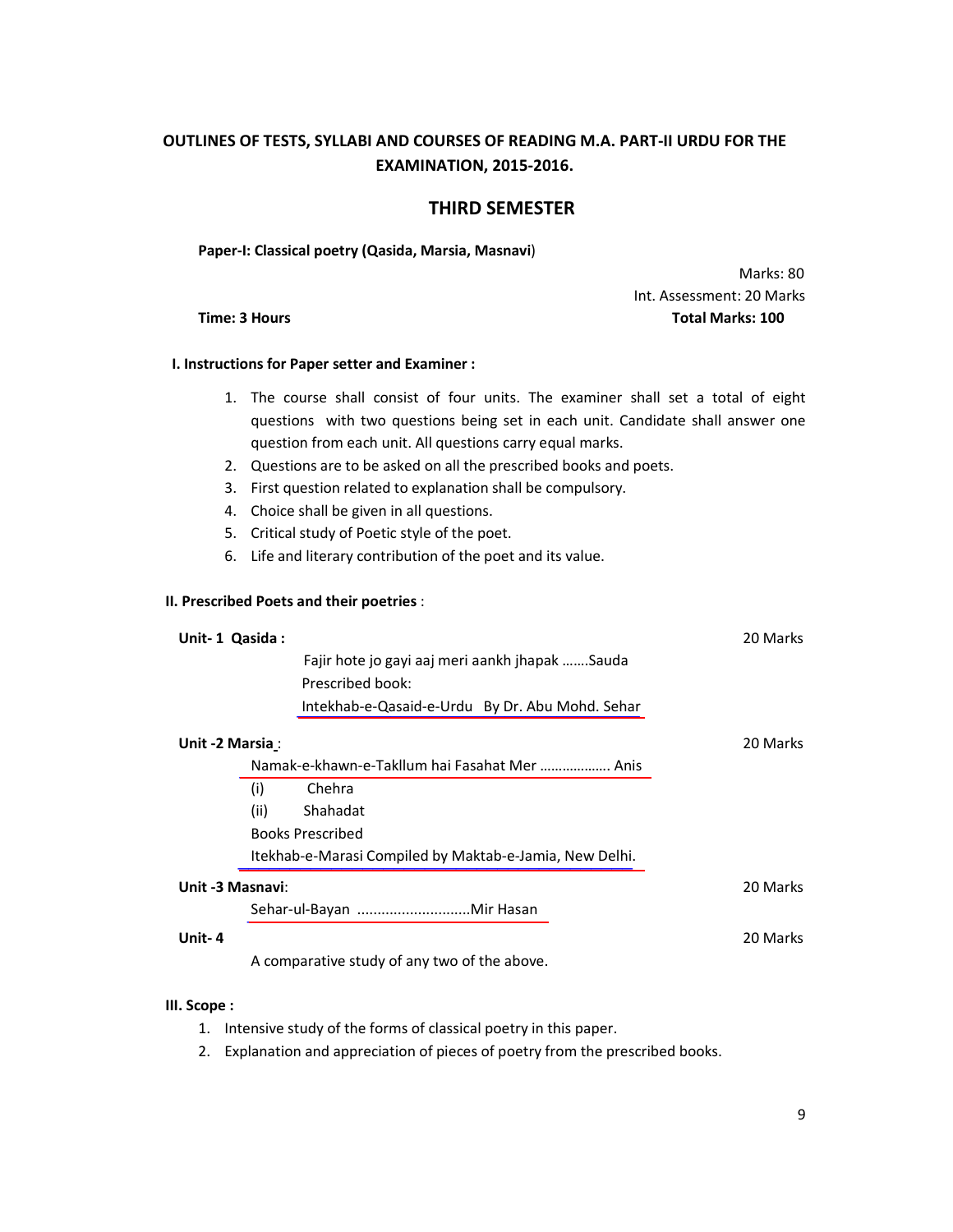- 3. Understanding about the development of these forms in general, relating to the prescribed poets.
- 4. Significant contribution of the poets to the development of these forms in their respective periods.

### **IV. Books Recommended**:

- 1. Urdu mein Qasida Nigari Pulling Du. Abu Mohd. Sehar
- 2. Urdu marsiye Ka Irteqa Masi-uz-Zaman
- 3. Gulzar-e-Naseem Dr.Zaheer Ahmad Sadeeque
- 4. Anees Shenasi Gopi Chand Narang
- 5. Muwazna Anees aur Dabeer Shibli Numani
- 6. Adabi Jaeze Dr. Nashir Naqvi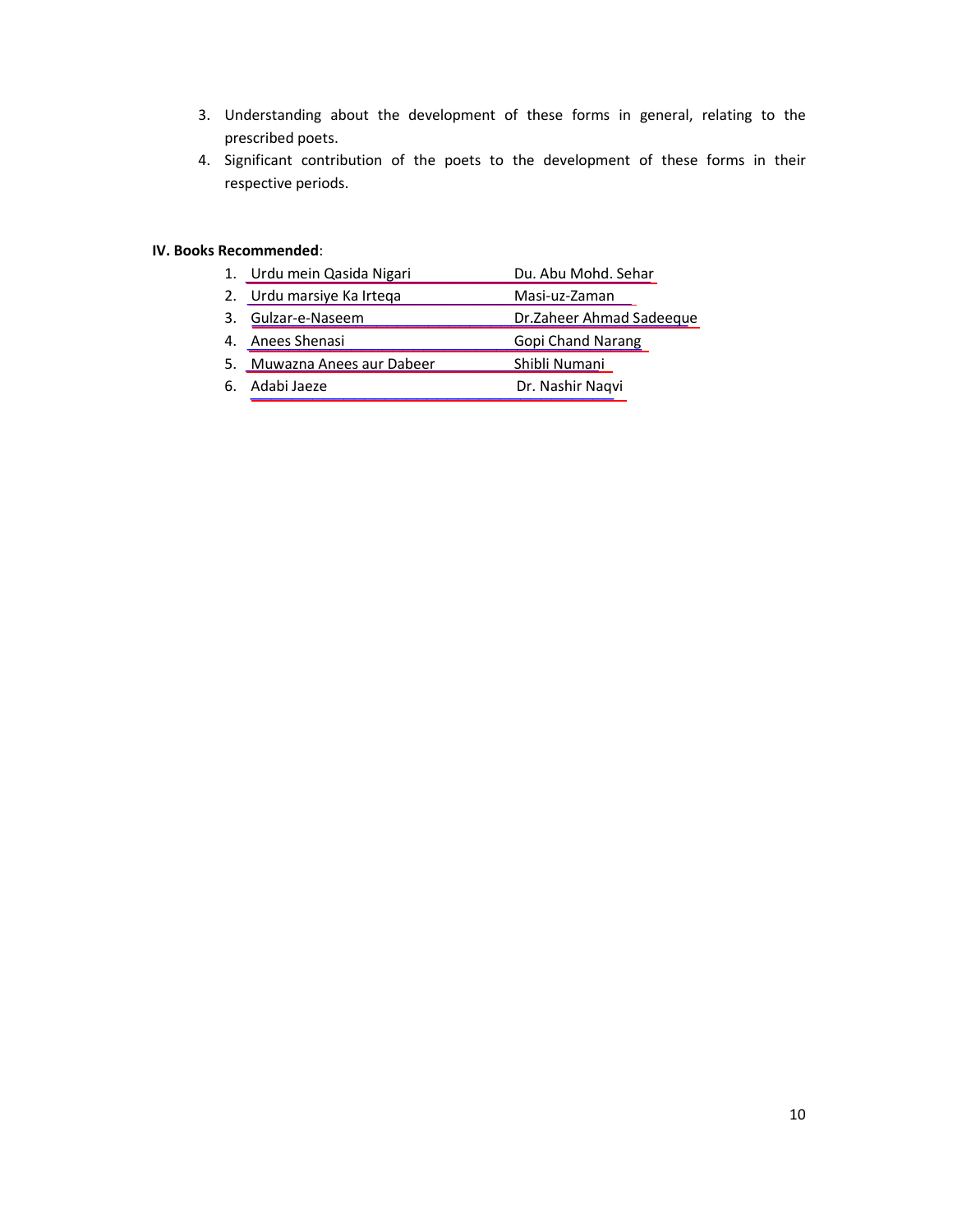|                                            | <b>Paper-II: Classical Prose</b>                                                                                                  | Marks: 80 |  |  |
|--------------------------------------------|-----------------------------------------------------------------------------------------------------------------------------------|-----------|--|--|
| Int. Assessment: 20 Marks<br>Time: 3 Hours |                                                                                                                                   |           |  |  |
| <b>Total Marks: 100</b>                    |                                                                                                                                   |           |  |  |
|                                            | I. Instructions for Paper setter and Examiner:                                                                                    |           |  |  |
| 1.                                         | The course shall consist of four units. The examiner shall set a total of eight questions                                         |           |  |  |
|                                            | with two questions being set in each unit. Candidate shall answer one question from                                               |           |  |  |
|                                            | each unit. All questions carry equal marks.                                                                                       |           |  |  |
| 2.                                         | Questions are to be asked on all the prescribed books and authors.                                                                |           |  |  |
| 3.                                         | First question related to explanation shall be compulsory.                                                                        |           |  |  |
| 4.                                         | Choice shall be given in all questions.                                                                                           |           |  |  |
| 5.                                         | Critical study of Writers and their works.                                                                                        |           |  |  |
| 6.                                         | Life and literary contribution of the writers and its value.                                                                      |           |  |  |
|                                            | II. Prescribed authors and their Books:<br>Unit-1<br>Contribution of Fort William College: Fort William College is a Institution. | 20 Marks  |  |  |
|                                            |                                                                                                                                   |           |  |  |
|                                            | Unit-2                                                                                                                            | 20 Marks  |  |  |
|                                            | Mohd. Husain Azad<br>Nairang-e-Khayal (First 10 Articles)                                                                         |           |  |  |
|                                            | Unit-3                                                                                                                            | 20 Marks  |  |  |
|                                            | Intekhab-e-Mazamin-e-Sir sayyad (First 10 Articles) Edited by Al-Ahmad Suroor                                                     |           |  |  |
|                                            | Unit-4                                                                                                                            | 20 Marks  |  |  |
|                                            | A comparative study of Nairange Khayal and Mazamin-e-Sir sayyad.                                                                  |           |  |  |
| III. Scope:                                |                                                                                                                                   |           |  |  |
|                                            | Explanation and appreciation of pieces of prose from the prescribed<br>1)                                                         |           |  |  |
|                                            | books.                                                                                                                            |           |  |  |

2) Comprehension of the development of Urdu Prose with reference to the prose writers and their work.

### **IV. Books Recommended**:

| 1.Dastan-e-Tarikh-e-Urdu                 | <b>Hamid Hasan Qadari</b> |
|------------------------------------------|---------------------------|
| 2. Ratan Nath Sarshar                    | Prem Paul Ashk            |
| 3. Mohd. Husain Azad vol.-II             | Aslam Farrugi             |
| 4. Urdu mein taragi pasand adabi tehreek | Khalil-ur-Rehman Azmi     |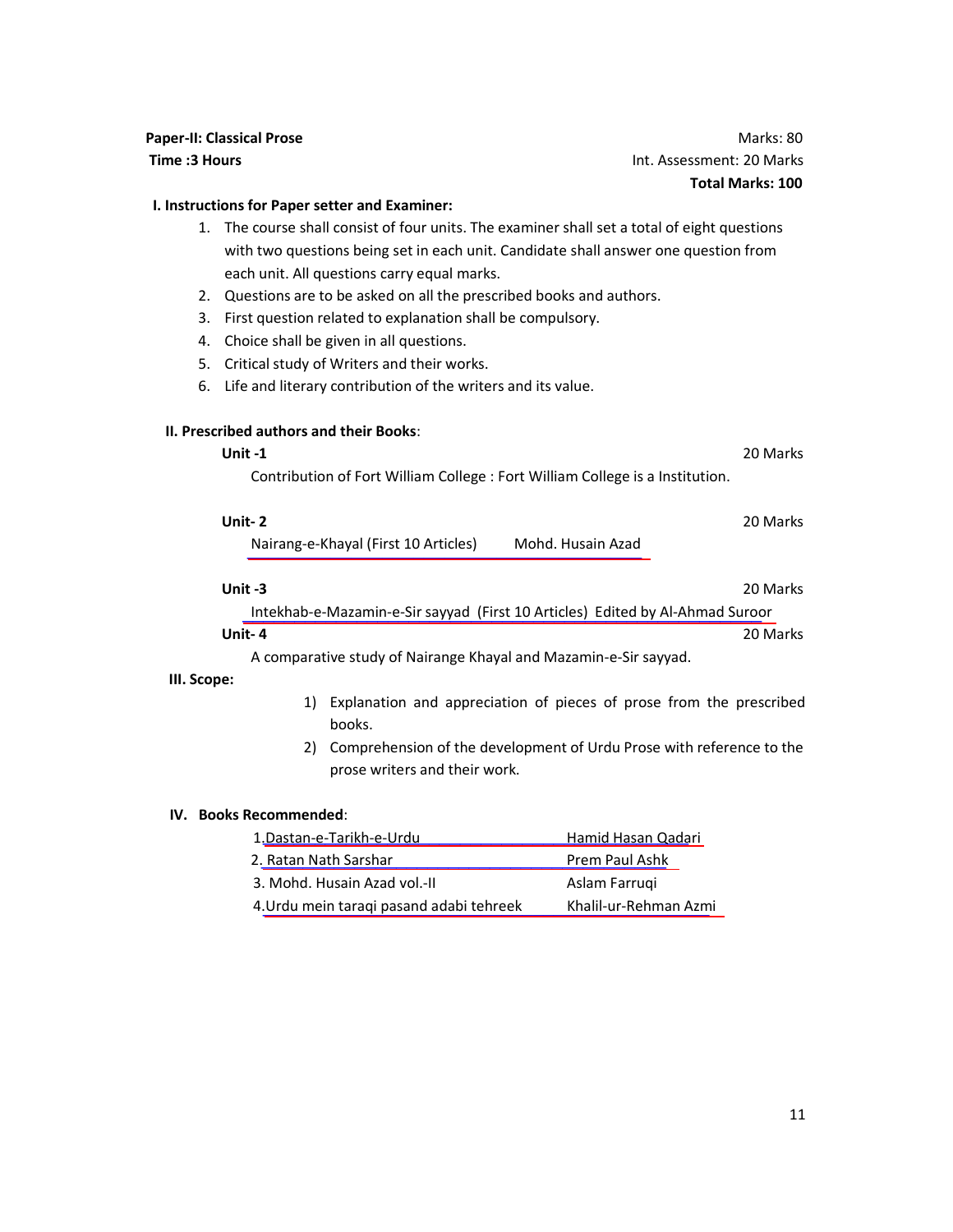### **I**. **Instructions for Paper setter and Examiner :**

- 1. The course shall consist of four units. The examiner shall set a total of eight questions with two questions being set in each unit. Candidate shall answer one question from each unit. All questions carry equal marks.
- 2. Choice shall be given in all questions.

# **Unit- 1** 20 Marks What is criticism. Development of literary criticism. **Unit-2**  Principals of criticism as explained by Altaf Hussain Haali, Maulana Shibli 20 Marks Nomani , Prof. Ahtesham Hussain and Al-Ahmad Saroor. Kalim-ud-din Ahmad, Mohd. Hussain Azad and Abdul Haq.  **Unit- 3**  Principals of critism as explained by Prof. Kalim-ud-din Ahmad, Mohd. 20 Marks Hussain Azad , Abdul Haq and Mohd. Hassan.  **Unit- 4 Schools of Criticism** 20 Marks (I) Tasawwurati Tanqeed (II) Jamaliyati Tanqeed

- 
- (III) Rumanvi Tanqeed
- (IV) Marxsi Tanqeed
- (V) Nafasiyati Tanqeed
- (VI) Tarraqi Pasand Tanqeed
- (VII) Scientific Tanqeed

### **Recommended Books**:

|    | Taraggee Pasand Adab ki Tarikh            | Dr. Khalil-ur-Rehman Azmi       |
|----|-------------------------------------------|---------------------------------|
|    | Aab-e-Hyat                                | Mohd. Husain Azad               |
| 3) | Muqadma sheyar-o-shayari                  | Mohd. Altaf Husain Haali        |
| 4) | Urdu Tangeed Par ek Nazar                 | <u>Prof. Kalim-u-ddin Ahmad</u> |
|    | 5) Nazar Aur Nazariyat                    | Aal Ahmad 'Saroor'              |
| 6) | Urdu Tangeed ka Irtiga                    | Dr. Ibadat Barailavi            |
|    | 7) Jadeed Urdu Tangeed Usul aur Nazariyat | Dr. Sharib Rudolvi              |
| 8  | Adabi Jaize                               | Dr. Nashir Naqvi                |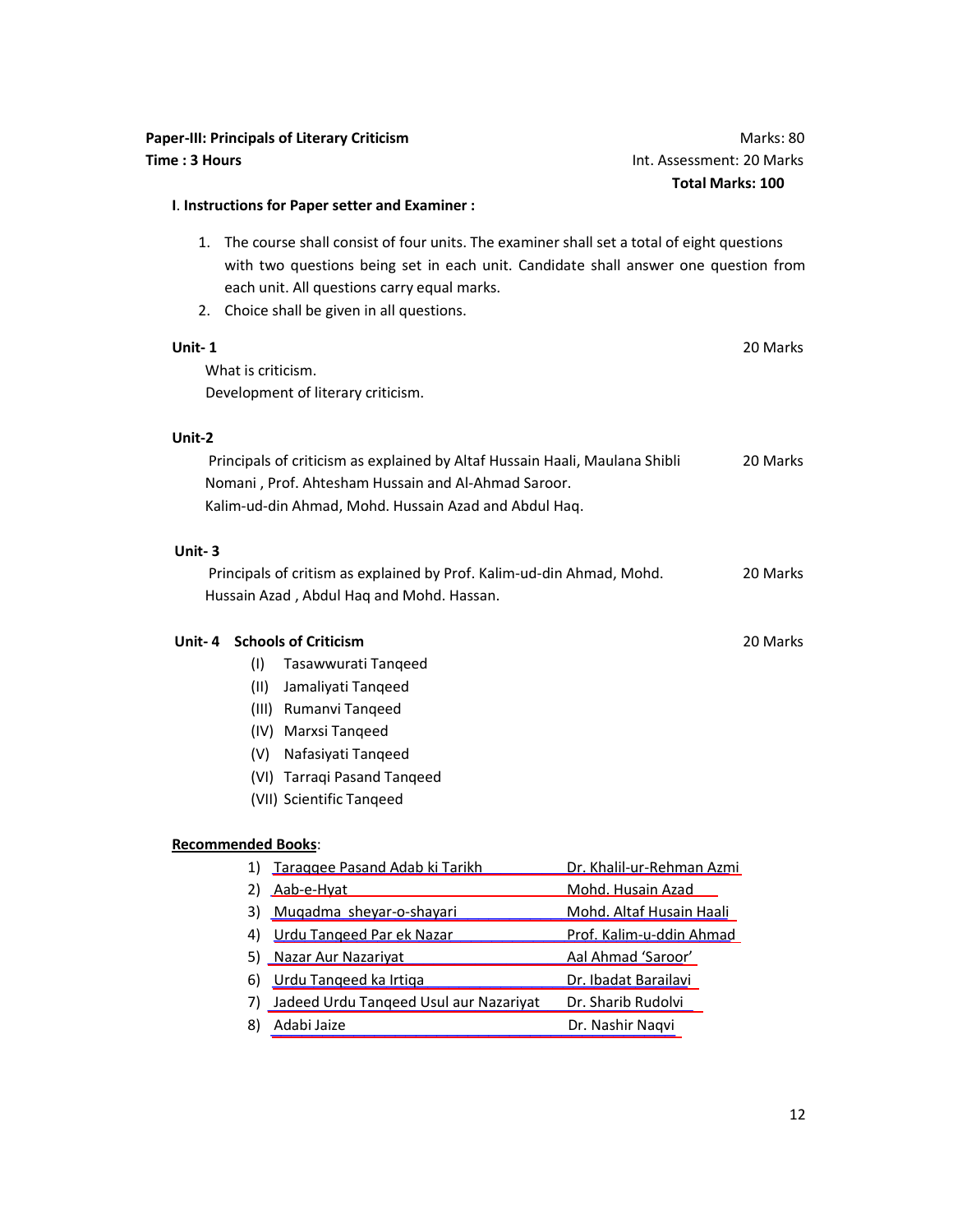| Paper-IV: Comparative Study of Indian Literature                                                                                                                                                                                      | Marks: 80                 |
|---------------------------------------------------------------------------------------------------------------------------------------------------------------------------------------------------------------------------------------|---------------------------|
| Time: 3 Hours                                                                                                                                                                                                                         | Int. Asessmenst: 20 Marks |
|                                                                                                                                                                                                                                       | <b>Total Marks: 100</b>   |
| I. Instructions for Paper setter and Examiner :                                                                                                                                                                                       |                           |
| The course shall consist of four units. The examiner shall set a total of eight questions<br>1.<br>with two questions being set in each unit. Candidate shall answer one question from<br>each unit. All questions carry equal marks. |                           |
| Choice shall be given in all questions.<br>2.                                                                                                                                                                                         |                           |
| Unit-1                                                                                                                                                                                                                                | 20 Marks                  |
| <b>Special Study of Suffism</b>                                                                                                                                                                                                       |                           |
| <b>Baba Farid</b><br>(i)                                                                                                                                                                                                              |                           |
| (ii)<br>Ameer Khusrow                                                                                                                                                                                                                 |                           |
| Unit-2                                                                                                                                                                                                                                | 20 Marks                  |
| <b>Special Study of Suffism</b>                                                                                                                                                                                                       |                           |
| Waris Shah<br>(i)                                                                                                                                                                                                                     |                           |
| (ii)<br>Khawaja mir Dard                                                                                                                                                                                                              |                           |
| Unit-3                                                                                                                                                                                                                                | 20 Marks                  |
| A Comparative Study of                                                                                                                                                                                                                |                           |
| <b>Urdu and Persian</b><br>$1_{-}$                                                                                                                                                                                                    |                           |
| Urdu and Punjabi<br>2.                                                                                                                                                                                                                |                           |
| Urdu and Kharhi Boli<br>3.                                                                                                                                                                                                            |                           |
| Urdu and Brij Bhasha<br>4.                                                                                                                                                                                                            |                           |
| Unit-4                                                                                                                                                                                                                                | 20 Marks                  |
| Influence of Persian Literature on Urdu                                                                                                                                                                                               |                           |
| Influence of Punjabi Literature on Urdu.                                                                                                                                                                                              |                           |
|                                                                                                                                                                                                                                       |                           |
| <b>Books Recommended</b>                                                                                                                                                                                                              |                           |

| 1. Urdu Punjab aur Sikh Shoara | Dr. Nashir Nagvi |
|--------------------------------|------------------|
| 2. Punjab main Urdu            | Mehmood Shirani  |
| 3. Sufiana Adabi Riwayet       | Dr. Nashir Nagvi |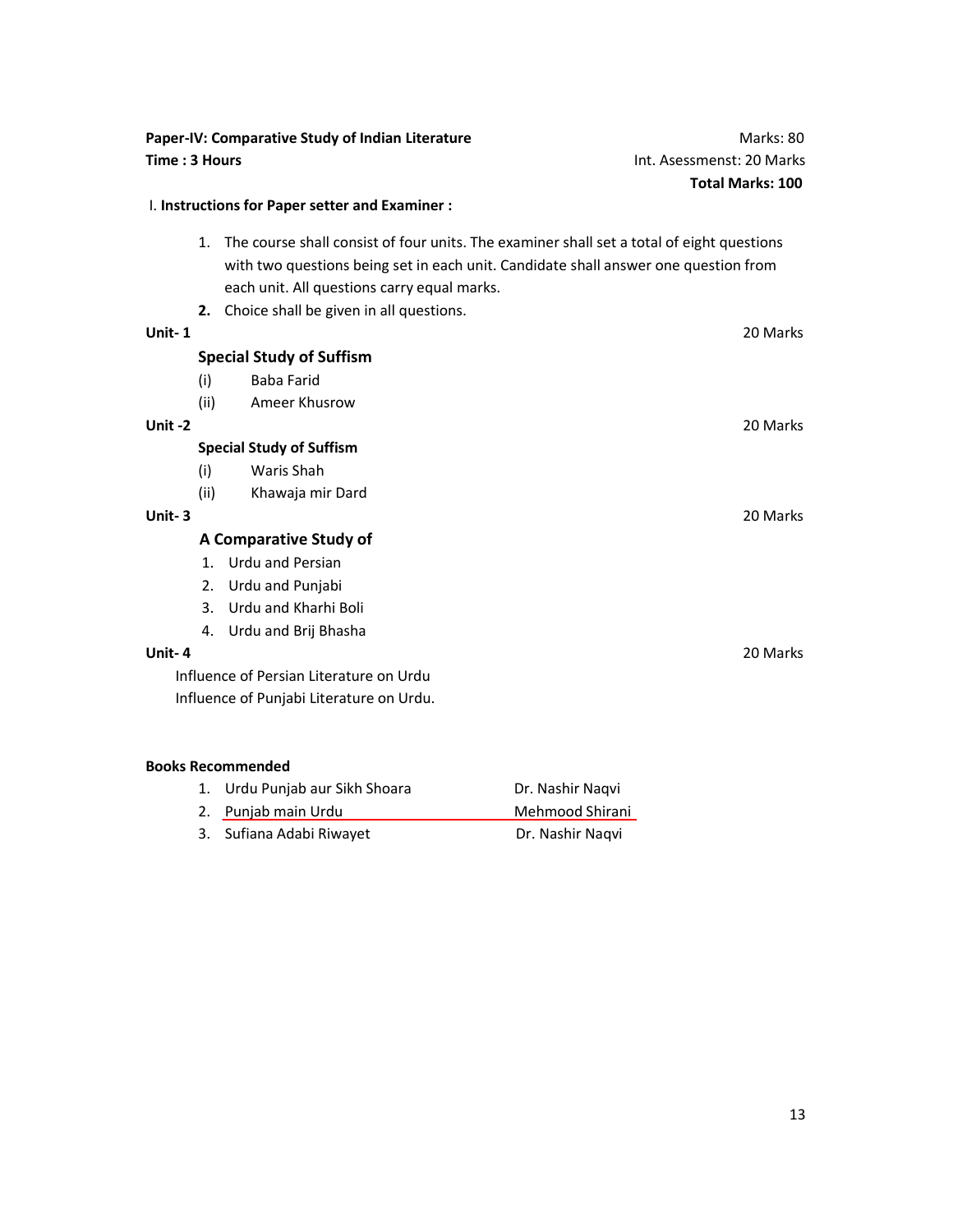### **Paper-IV: Tahqiqi Maqala**

The subject of dissertation shall be approved by the board of studies in Urdu

The following can offer dissertation :

- I. Only such candidate can offer dissertation who have obtained at least 55% Marks in M.A. Part-I examination.
- II. The candidate will be require to make a written request to the Chairman, Dept. of Urdu, P.U. Chd., to the effect within two months of the declaration of his/her M.A. Part I result.
- III. A topic of the dissertation and the synopsis will be submitted together.
- IV. Two topics of dissertation neatly handwritten and typed and one side of the paper duly bound, indicating clearly the name of the candidate and the examination shall be submitted to the university at least 20 days before the commencement of the concerned examination. Delay in receipt of the dissertation may be conducted up to ten days by the Controller of Examinations and up to 20 days by the Vice Chancellor. No dissertation will be accepted after that date.
- V. The candidate shall be required to appear viva- voce in the Dept. of Urdu P.U., Chandigarh. If such viva-voce is not explained by internal examiner.
- VI. Under special circumstances permission can be granted to a candidate who has not been allowed to submit his dissertation by the prescribed date, to submit the dissertation in an extended period to a minimum of one year.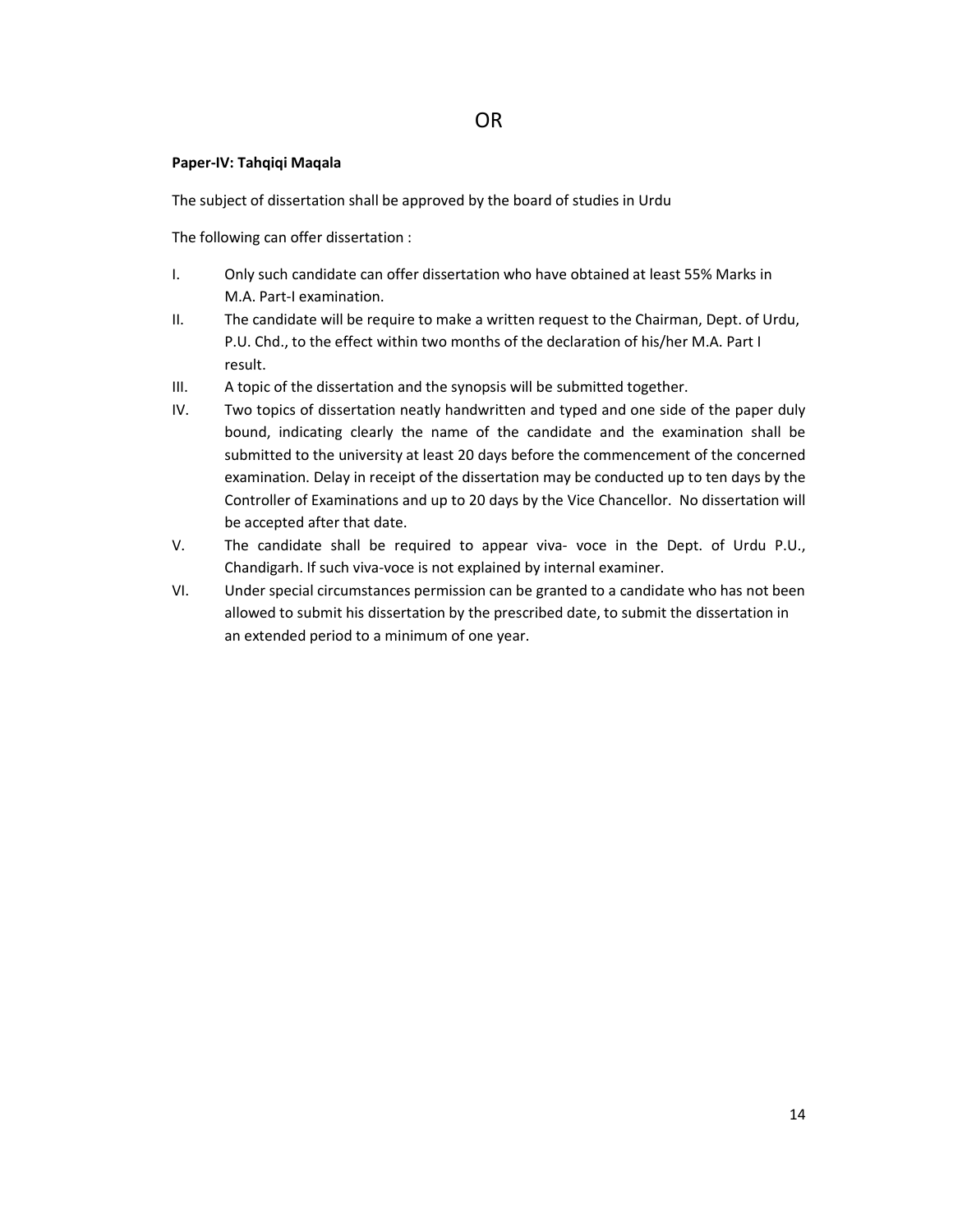### **FOURTH SEMESTER**

| Paper-I: Comparative Study of Urdu and Punjabi Literature                                                                                                                                                                                                                             | Marks: 80                 |
|---------------------------------------------------------------------------------------------------------------------------------------------------------------------------------------------------------------------------------------------------------------------------------------|---------------------------|
| Time: 3 Hours                                                                                                                                                                                                                                                                         | Int. Assessment: 20 Marks |
|                                                                                                                                                                                                                                                                                       | <b>Total Marks: 100</b>   |
| Instructions for Paper setter and Examiner :                                                                                                                                                                                                                                          |                           |
| The course shall consist of four units. The examiner shall set a total of eight questions<br>1.<br>with two questions being set in each unit. Candidate shall answer one question from<br>each unit. All questions carry equal marks.<br>Choice shall be given in all questions<br>2. |                           |
| Unit $-1$<br>History of Punjabi Language and Literature.                                                                                                                                                                                                                              | 20 Marks                  |
| Unit-2<br>Influence of Persian language and literature on Punjabi.                                                                                                                                                                                                                    | 20 Marks                  |
| Unit-3<br>Influence of Punjabi culture and tradition on Urdu.                                                                                                                                                                                                                         | 20 Marks                  |
| Unit-4<br>Study of Urdu Literature i.e. Prose and Poetry produced in Punjab.                                                                                                                                                                                                          | 20 Marks                  |

### **Books Recommended** :

| (i)   | Punjab mein Urdu             | Mehmood Shirani        |
|-------|------------------------------|------------------------|
| (ii)  | Tarikh-e-Urdu Zaban          | Dr. Mehmood Hasan Khan |
| (iii) | <b>Hindustani Lisaniyat</b>  | Muhiodin Qadri         |
| (iv)  | Adabi Jaeze                  | Dr. Nashir Nagavi      |
| (v)   | Urdu Punjabi Aur Sikh Shoara | Dr.Nashir Nagvi        |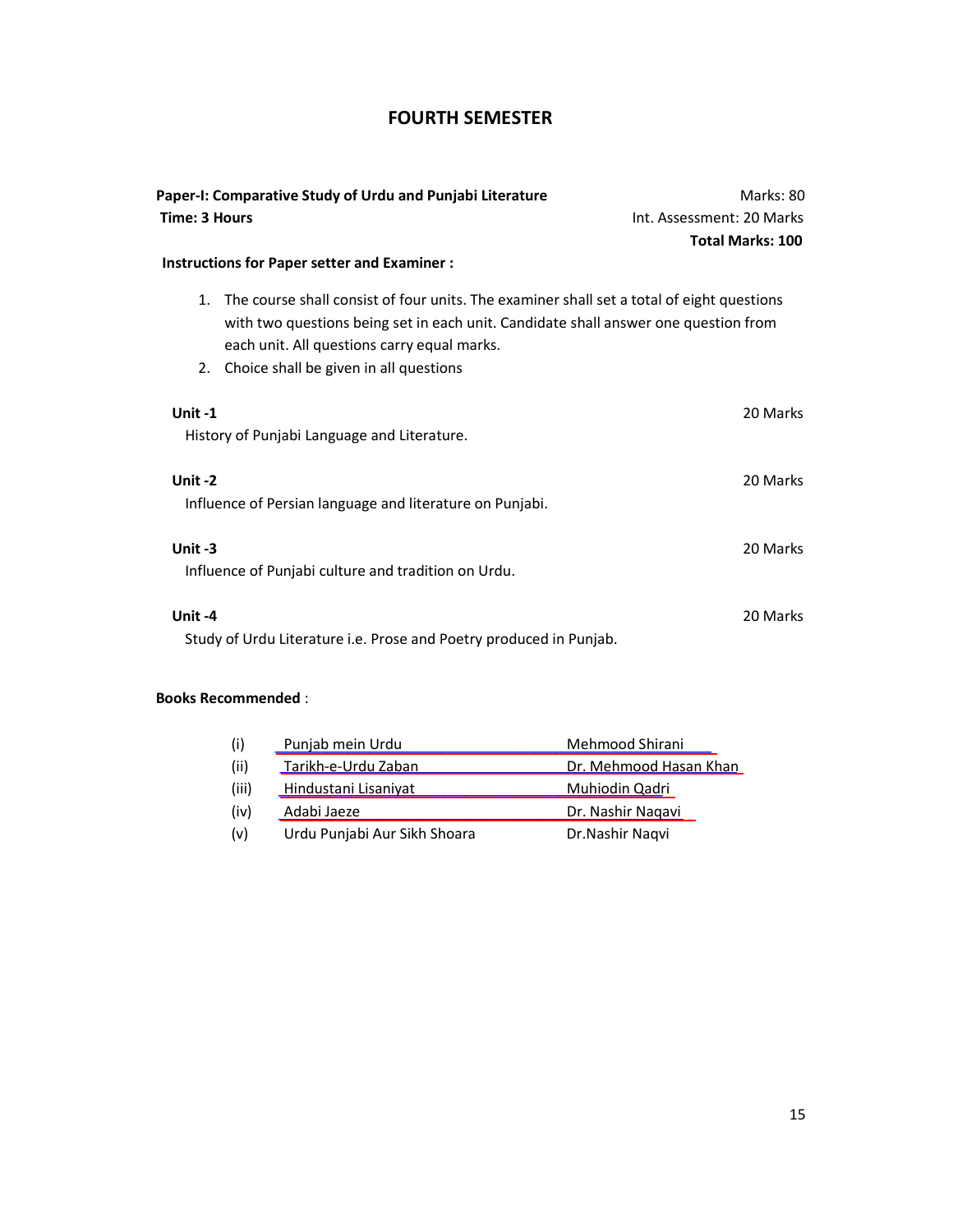| Paper-II: Lisaniyat                                                                                                                                                                                                                                                                 | Marks: 80                 |
|-------------------------------------------------------------------------------------------------------------------------------------------------------------------------------------------------------------------------------------------------------------------------------------|---------------------------|
|                                                                                                                                                                                                                                                                                     | Int. Assessment: 20 Marks |
| Time: 3 Hours                                                                                                                                                                                                                                                                       | <b>Total Marks: 100</b>   |
| <b>Instructions for Paper setter and Examiner:</b>                                                                                                                                                                                                                                  |                           |
| The course shall consist of four units. The examiner shall set a total of eight questions<br>1.<br>with two questions being set in each unit. Candidate shall answer one question from<br>each unit. All questions carry equal marks.<br>2. Choice shall be given in all questions. |                           |
| Unit-1                                                                                                                                                                                                                                                                              | 20 Marks                  |
| Lisaniyat Brief History of Linguistics                                                                                                                                                                                                                                              |                           |
| Zaban Aghaz aur Tashkeel                                                                                                                                                                                                                                                            |                           |
| Unit-2                                                                                                                                                                                                                                                                              | 20 Marks                  |
| Jadeed Hind Aryan Zaban                                                                                                                                                                                                                                                             |                           |
| Hindustani ka Aghaz                                                                                                                                                                                                                                                                 |                           |
| Unit-3                                                                                                                                                                                                                                                                              | 20 Marks                  |
| Hindustani ka Irteqa                                                                                                                                                                                                                                                                |                           |
| Urduu aur Brij Bhasha                                                                                                                                                                                                                                                               |                           |
| Unit-4                                                                                                                                                                                                                                                                              | 20 Marks                  |
| Urdu aur Punjabi                                                                                                                                                                                                                                                                    |                           |
| Urdu aur Kharhi Boli                                                                                                                                                                                                                                                                |                           |
| <b>Books Recommended:</b>                                                                                                                                                                                                                                                           |                           |

| 1. Punjab mein Urdu     | Mehmood Shirani        |
|-------------------------|------------------------|
| 2. Tarikh-e-Urdu Zaban  | Dr. Mehmood Hasan Khan |
| 3. Lisani Mutalya       | Dr. Gyan Chand Jain    |
| 4. Hindustani Lisaniyat | Muhiodin Qadri         |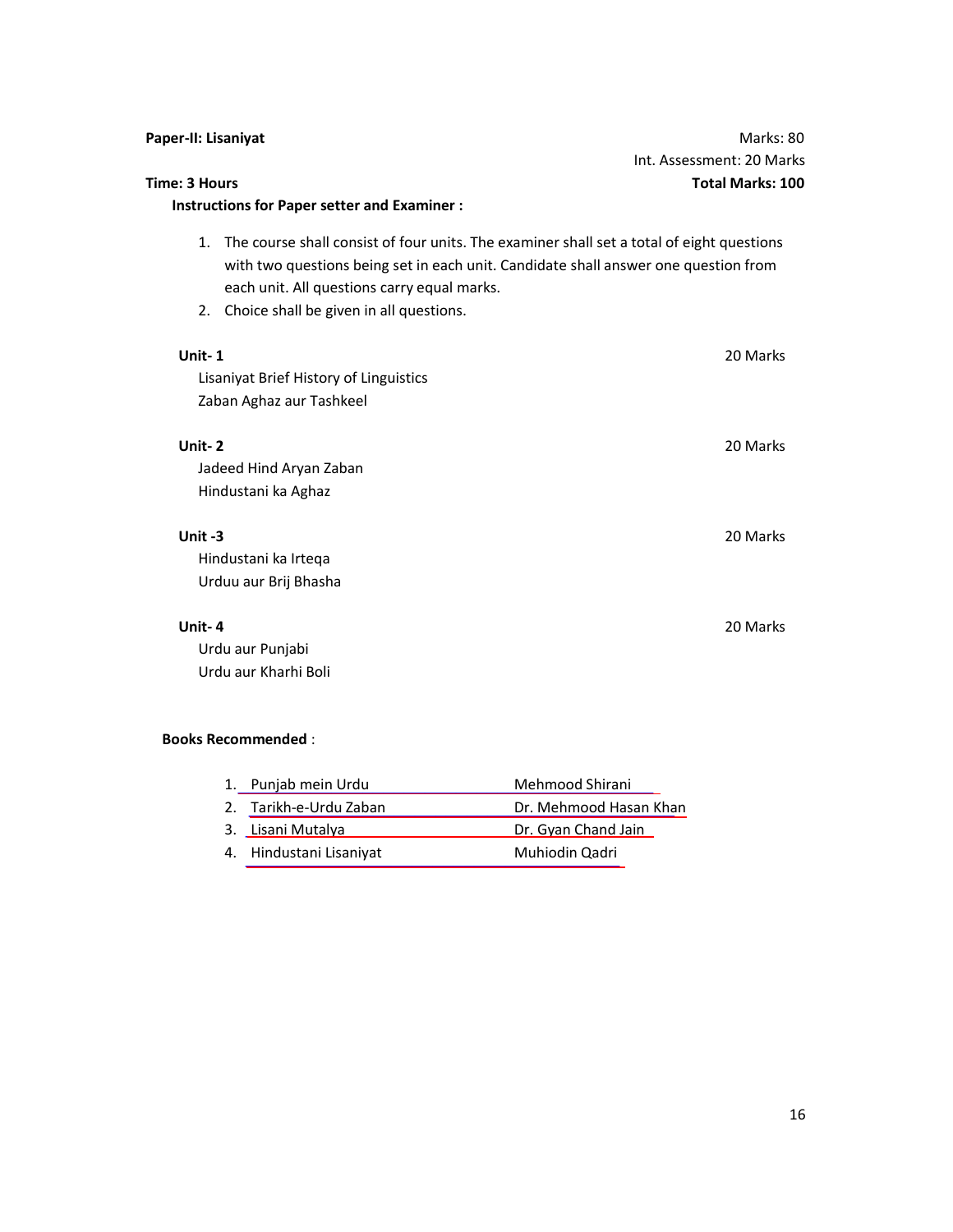### **Instructions for Paper setter and Examiner**

- 1. The course shall consist of four units. The examiner shall set a total of eight questions with two questions being set in each unit. Candidate shall answer one question from each unit. All questions carry equal marks.
- 2. Choice shall be given in all questions.

| Unit-1                                        | : 20 Marks |
|-----------------------------------------------|------------|
| Based on current topics.                      |            |
| National and International topics.            |            |
| Unit-2                                        | : 20 Marks |
| Based on Literary topics.                     |            |
| Unit-3                                        | : 20 Marks |
| Based on General topics.                      |            |
| Unit-4                                        | : 20 Marks |
| Based on India and International Relationship |            |
| (Cultural, Social & Literary Relationship)    |            |

Note: No book is prescribed for this paper.